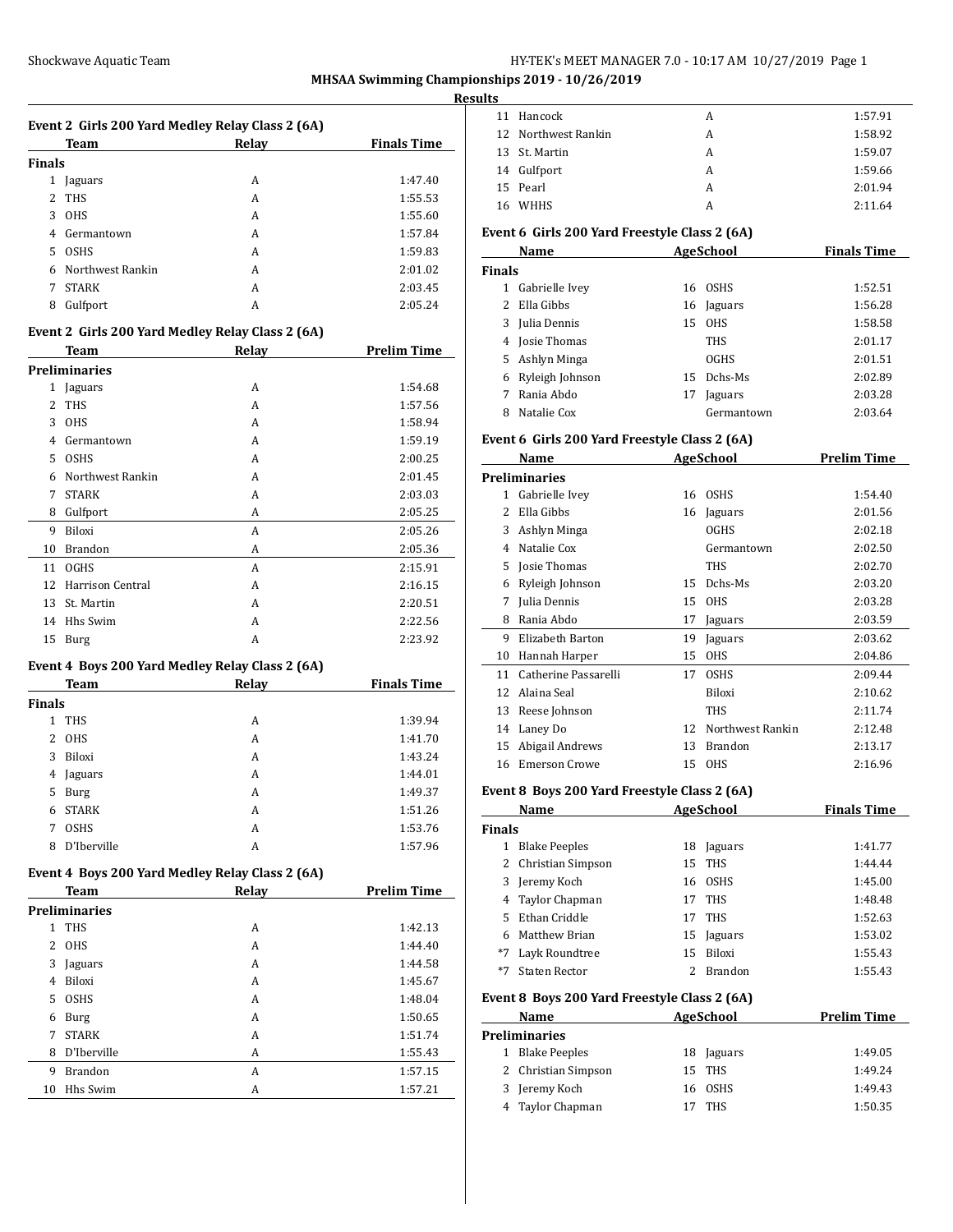| HY-TEK's MEET MANAGER 7.0 - 10:17 AM 10/27/2019 Page 2 |  |  |  |
|--------------------------------------------------------|--|--|--|
|--------------------------------------------------------|--|--|--|

|    |                                                               |    |                  |                    | <b>Results</b>      |
|----|---------------------------------------------------------------|----|------------------|--------------------|---------------------|
|    | Preliminaries  (Event 8 Boys 200 Yard Freestyle Class 2 (6A)) |    |                  |                    | 8                   |
|    | Name                                                          |    | <b>AgeSchool</b> | <b>Prelim Time</b> | Even                |
|    | 5 Ethan Criddle                                               | 17 | <b>THS</b>       | 1:51.83            |                     |
| 6  | Matthew Brian                                                 | 15 | Jaguars          | 1:54.27            |                     |
| 7  | Staten Rector                                                 | 2  | Brandon          | 1:55.13            | Preli               |
| 8  | Layk Roundtree                                                | 15 | <b>Biloxi</b>    | 2:01.79            | 1<br>$\overline{c}$ |
| 9  | Walker Jones                                                  | 13 | Obhs19           | 2:03.78            | 3                   |
| 10 | <b>Bailey Raines</b>                                          | 16 | <b>OSHS</b>      | 2:04.42            | 4                   |
| 11 | Luke North                                                    | 18 | Jaguars          | 2:05.40            | 5                   |
|    | 12 Lucas AlvearezFranco                                       |    | 16 St. Martin    | 2:05.52            | 6                   |
|    | 13 Jordan Lowery                                              | 14 | Biloxi           | 2:08.48            | 7                   |
|    | 14 Justin Clay                                                |    | 15 Burg          | 2:08.98            | 8                   |
| 15 | Ethan Williams                                                | 13 | <b>OSHS</b>      | 2:14.45            | $\Omega$            |

#### **Event 10 Girls 200 Yard IM Class 2 (6A)**

|               | <b>Name</b>            | <b>AgeSchool</b> |                     | <b>Finals Time</b> |
|---------------|------------------------|------------------|---------------------|--------------------|
| <b>Finals</b> |                        |                  |                     |                    |
| 1             | Kimberly McCaffrey     | 15               | Jaguars             | 2:09.85            |
| 2             | Mary Lawson Lesley     |                  | <b>THS</b>          | 2:17.98            |
| 3             | Emma Sammons           |                  | 16 Northwest Rankin | 2:20.12            |
| 4             | Ginny Ray Clevenger    | 17               | <b>OSHS</b>         | 2:20.80            |
| 5             | <b>Lindsey Patrick</b> | 16               | Brandon             | 2:21.53            |
| 6             | Lynsey Geray           |                  | <b>Biloxi</b>       | 2:23.02            |
|               | Becca Wood             | 16               | Jaguars             | 2:27.91            |
| 8             | <b>Ansley Pecoul</b>   |                  | Gulfport            | 2:30.35            |

Jacob Tulchinsky 13 OHS 2:14.59

#### **Event 10 Girls 200 Yard IM Class 2 (6A)**

|    | Name                                                         |                      | <b>AgeSchool</b> | <b>Prelim Time</b> |
|----|--------------------------------------------------------------|----------------------|------------------|--------------------|
|    | Preliminaries                                                |                      |                  |                    |
|    | Kimberly McCaffrey<br>1                                      | 15                   | Jaguars          | 2:16.71            |
|    | Mary Lawson Lesley<br>2                                      |                      | <b>THS</b>       | 2:18.76            |
|    | Ginny Ray Clevenger<br>3                                     | 17                   | <b>OSHS</b>      | 2:19.59            |
|    | Emma Sammons<br>4                                            | 16                   | Northwest Rankin | 2:20.22            |
|    | 5<br><b>Lindsey Patrick</b>                                  | 16                   | <b>Brandon</b>   | 2:21.90            |
|    | Lynsey Geray<br>6                                            |                      | Biloxi           | 2:24.69            |
|    | Becca Wood<br>7                                              | 16                   | Jaguars          | 2:26.86            |
|    | <b>Ansley Pecoul</b><br>8                                    |                      | Gulfport         | 2:31.23            |
|    | Kristi White<br>9                                            | 17                   | St. Martin       | 2:32.60            |
| 10 | Isabelle Pike                                                | 12                   | Jaguars          | 2:33.03            |
| 11 | Isabel Dawson                                                | 15                   | Northwest Rankin | 2:33.38            |
| 12 | Madeleine Brain                                              |                      | STARK            | 2:34.36            |
| 13 | Madeline Homan                                               | 13                   | <b>OHS</b>       | 2:36.06            |
| 14 | Lenyd Ramos-Caro                                             | 16                   | <b>OSHS</b>      | 2:37.38            |
| 15 | Katie Stovall                                                | 14                   | <b>OSHS</b>      | 2:41.50            |
|    | Sophia Lin                                                   |                      | Germantown       | DQ                 |
|    | $\sim$ $\sim$ $\sim$ $\sim$ $\sim$ $\sim$ $\sim$<br>$\cdots$ | $\sim$ $\sim$ $\sim$ |                  |                    |

### **Event 12 Boys 200 Yard IM Class 2 (6A)**

|               | Name                | <b>AgeSchool</b> |               | <b>Finals Time</b> |
|---------------|---------------------|------------------|---------------|--------------------|
| <b>Finals</b> |                     |                  |               |                    |
|               | Ander Pearce McDade |                  | 17 THS        | 1:55.91            |
|               | 2 Tucker Potts      |                  | 16 Burg       | 1:57.37            |
|               | 3 Carter Dickey     | 15               | Jaguars       | 2:01.83            |
|               | 4 Tristan Welch     | 17               | Jaguars       | 2:06.31            |
|               | 5 Brooks Johnson    |                  | <b>THS</b>    | 2:07.16            |
| 6.            | Connor Diamond      |                  | 15 St. Martin | 2:08.22            |
|               | Anthony Smith       | 15               | <b>OSHS</b>   | 2:08.59            |

| 8             | Aaron Nguyen                                  |    | 15 Dchs-Ms          | 2:14.26            |
|---------------|-----------------------------------------------|----|---------------------|--------------------|
|               | Event 12 Boys 200 Yard IM Class 2 (6A)        |    |                     |                    |
|               | Name                                          |    | <b>AgeSchool</b>    | <b>Prelim Time</b> |
|               | <b>Preliminaries</b>                          |    |                     |                    |
| $\mathbf{1}$  | Ander Pearce McDade                           | 17 | <b>THS</b>          | 2:00.60            |
| $2^{\circ}$   | <b>Tucker Potts</b>                           |    | 16 Burg             | 2:02.49            |
|               | 3 Carter Dickey                               | 15 | Jaguars             | 2:05.69            |
|               | 4 Anthony Smith                               |    | 15 OSHS             | 2:08.70            |
|               | 5 Brooks Johnson                              |    | THS                 | 2:09.74            |
|               | 6 Tristan Welch                               | 17 | Jaguars             | 2:10.42            |
| $7^{\circ}$   | <b>Connor Diamond</b>                         |    | 15 St. Martin       | 2:12.07            |
|               | 8 Aaron Nguyen                                |    | 15 Dchs-Ms          | 2:12.14            |
|               | 9 Jude White                                  |    | 18 OSHS             | 2:12.19            |
|               | 10 Brandon Geray                              |    | <b>Biloxi</b>       | 2:13.00            |
| 11            | Cooper Ware                                   |    | 13 Northwest Rankin | 2:24.03            |
| 12            | Austin Bradley                                |    | 18 WHHS             | 2:24.53            |
| 13            | Mac Herren                                    |    | 13 Burg             | 2:24.85            |
|               | 14 Cameron Knudson                            |    | Germantown          | 2:26.16            |
| 15            | Davis Voelkel                                 |    | 14 OSHS             | 2:28.84            |
|               | 16 Colin Guan                                 | 12 | Clinton             | 2:28.99            |
|               | Event 14 Girls 50 Yard Freestyle Class 2 (6A) |    |                     |                    |
|               | Name                                          |    | <b>AgeSchool</b>    | <b>Finals Time</b> |
| <b>Finals</b> |                                               |    |                     |                    |
|               | 1 Julia Dennis                                | 15 | <b>OHS</b>          | 23.42              |
|               | 2 Maddie Howell                               | 17 | Jaguars             | 23.71              |
|               | 3 Cole Oyler                                  |    | 13 OHS              | 25.32              |
|               | 4 Megan Stempkovski                           |    | Germantown          | 25.80              |
| 5.            | Ellinor Maxwell                               |    | 16 OHS              | 26.03              |
|               | 6 Avery Alexander                             | 13 | Northwest Rankin    | 26.33              |
| 7             | Zoe Mailhot                                   | 15 | Burg                | 26.45              |
| 8             | Cara Setzer                                   |    | 16 Jaguars          | 26.76              |
|               | Event 14 Girls 50 Yard Freestyle Class 2 (6A) |    |                     |                    |
|               | Name                                          |    | <b>AgeSchool</b>    | <b>Prelim Time</b> |
|               | <b>Preliminaries</b>                          |    |                     |                    |
| 1             | Julia Dennis                                  | 15 | <b>OHS</b>          | 24.87              |

|    | Name                                         |     | <b>AgeSchool</b> | <b>Finals Time</b> |
|----|----------------------------------------------|-----|------------------|--------------------|
|    | Event 16 Boys 50 Yard Freestyle Class 2 (6A) |     |                  |                    |
| 15 | Sara McGahey                                 | 14  | Northwest Rankin | 29.39              |
| 14 | Maggi Swartz                                 | 16  | Northwest Rankin | 29.36              |
| 13 | Ora Williams                                 | 17  | <b>OGHS</b>      | 29.31              |
| 12 | Abby Jo Flowers                              | 13  | Jaguars          | 28.05              |
| 11 | Jessica Amaya                                |     | Petal            | 27.24              |
| 10 | Jessica Yan                                  | 15  | <b>STARK</b>     | 27.17              |
| 9  | Mary Byars                                   | 13  | <b>OHS</b>       | 27.13              |
| 8  | Cara Setzer                                  | 16  | Jaguars          | 27.09              |
| 7  | Zoe Mailhot                                  | 15  | Burg             | 26.56              |
| 6  | Avery Alexander                              | 13  | Northwest Rankin | 26.42              |
| 5  | Megan Stempkovski                            |     | Germantown       | 26.26              |
| 4  | Ellinor Maxwell                              | 16  | <b>OHS</b>       | 26.05              |
| 3  | Cole Oyler                                   | 13  | <b>OHS</b>       | 25.89              |
| 2  | Maddie Howell                                | 17  | Jaguars          | 24.91              |
| 1. | Julia Dennis                                 | 15. | <b>OHS</b>       | 24.87              |

| unais          |            |       |
|----------------|------------|-------|
| 1 Carson Jones | 18 Dchs-Ms | 21.48 |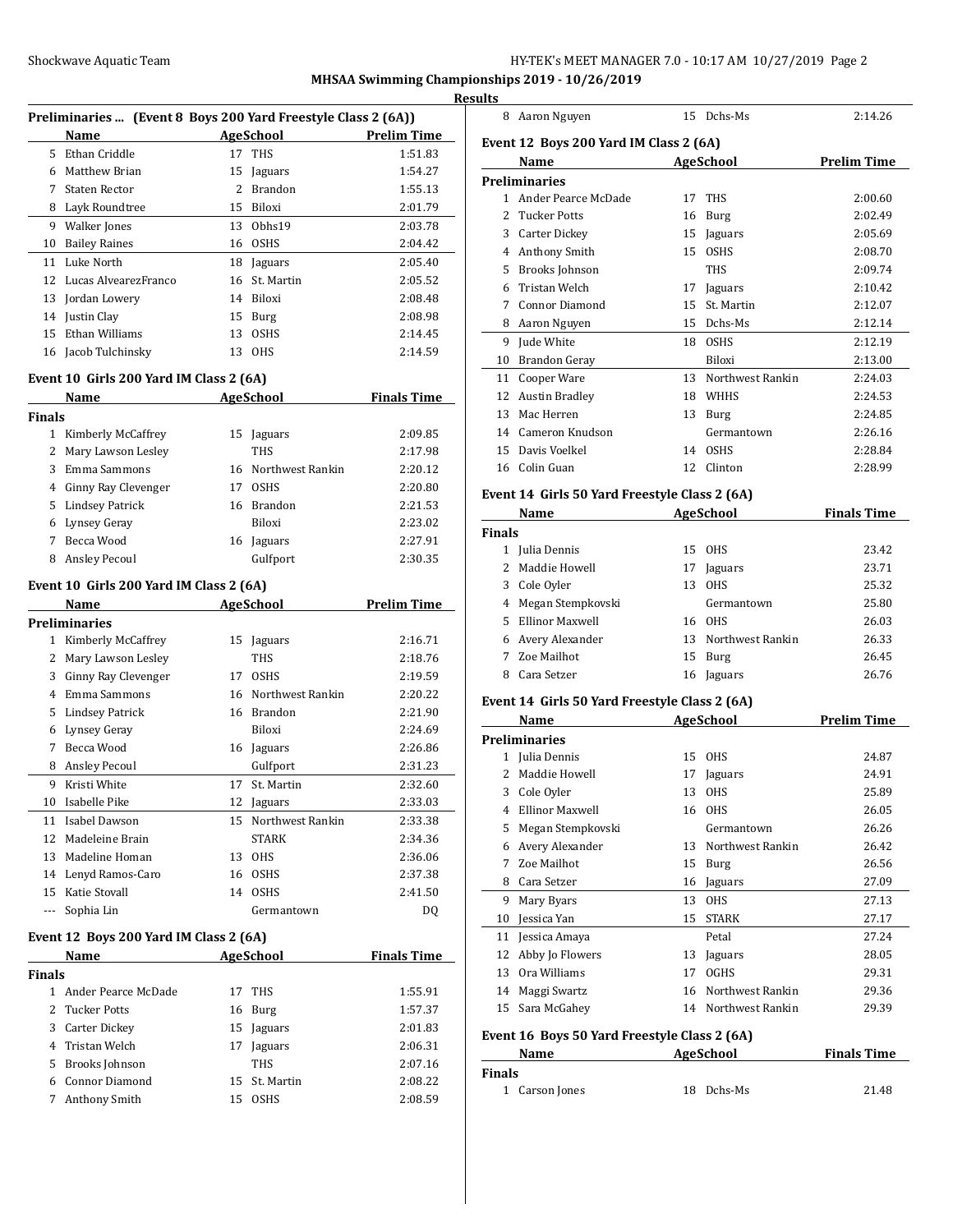#### **Results**

|    | Finals  (Event 16 Boys 50 Yard Freestyle Class 2 (6A)) |    |                  |                    |
|----|--------------------------------------------------------|----|------------------|--------------------|
|    | Name                                                   |    | <b>AgeSchool</b> | <b>Finals Time</b> |
|    | 2 Matthew Robinson                                     |    | Pearl            | 21.81              |
| 3  | Cooper King                                            | 18 | <b>THS</b>       | 21.92              |
| 4  | Jordan Abrahams                                        | 17 | <b>Biloxi</b>    | 23.27              |
| 5. | Charles Crocker                                        | 17 | <b>Biloxi</b>    | 23.42              |
| 6  | Scott Wallace                                          |    | Wchs Swim        | 23.57              |
|    | Sean Jamison                                           |    | D'Iberville      | 23.59              |
|    | Colson Ross                                            |    | D'Iberville      | 24.06              |

#### **Event 16 Boys 50 Yard Freestyle Class 2 (6A)**

|       | Name                                           |    | <b>AgeSchool</b> | Prelim Time |  |
|-------|------------------------------------------------|----|------------------|-------------|--|
|       | <b>Preliminaries</b>                           |    |                  |             |  |
| 1     | Carson Jones                                   | 18 | Dchs-Ms          | 21.79       |  |
| 2     | Cooper King                                    | 18 | <b>THS</b>       | 22.46       |  |
| 3     | Matthew Robinson                               |    | Pearl            | 22.54       |  |
| 4     | Jordan Abrahams                                | 17 | Biloxi           | 23.47       |  |
| 5     | Scott Wallace                                  |    | Wchs Swim        | 23.70       |  |
| 6     | Sean Jamison                                   |    | D'Iberville      | 23.71       |  |
| 7     | <b>Colson Ross</b>                             |    | D'Iberville      | 23.81       |  |
| 8     | <b>Charles Crocker</b>                         | 17 | Biloxi           | 23.96       |  |
| 9     | Miller Phillips                                | 17 | Jaguars          | 24.33       |  |
| 10    | Vance Byars                                    | 18 | <b>OHS</b>       | 24.44       |  |
| $*11$ | William Berry                                  | 15 | <b>OHS</b>       | 24.47       |  |
| $*11$ | Noah Poe                                       |    | Hhs Swim         | 24.47       |  |
| $*11$ | Ethan Crump                                    |    | Gulfport         | 24.47       |  |
| 14    | <b>Robert Cashion</b>                          | 17 | Burg             | 25.43       |  |
| 15    | Charles Kilgore                                | 17 | St. Martin       | 25.46       |  |
| 16    | Zack Wallace                                   |    | Murrah           | 26.64       |  |
|       | Event 18 Girls 100 Yard Butterfly Class 2 (6A) |    |                  |             |  |

# **Event 18 Girls 100 Yard Butterfly Class 2 (6A)**

|                | Name                | <b>AgeSchool</b> |                     | <b>Finals Time</b> |
|----------------|---------------------|------------------|---------------------|--------------------|
| Finals         |                     |                  |                     |                    |
|                | Gabrielle Ivev      | 16               | <b>OSHS</b>         | 57.32              |
| $\overline{2}$ | Maddie Howell       | 17               | Jaguars             | 58.85              |
| 3              | Josie Thomas        |                  | <b>THS</b>          | 59.31              |
| 4              | Ella Thomas         | 14               | Jaguars             | 59.91              |
| 5              | Autumn Swinney      |                  | <b>THS</b>          | 1:01.34            |
| 6              | Sarah Covington     | 13               | Jaguars             | 1:01.70            |
|                | Emma Sammons        |                  | 16 Northwest Rankin | 1:02.30            |
| 8              | Ginny Ray Clevenger | 17               | <b>OSHS</b>         | 1:04.41            |
|                |                     |                  |                     |                    |

## **Event 18 Girls 100 Yard Butterfly Class 2 (6A)**

|    | Name                 |    | <b>AgeSchool</b> | <b>Prelim Time</b> |
|----|----------------------|----|------------------|--------------------|
|    | <b>Preliminaries</b> |    |                  |                    |
| 1  | Gabrielle Ivev       | 16 | <b>OSHS</b>      | 58.77              |
| 2  | Ella Thomas          | 14 | Jaguars          | 1:00.10            |
| 3  | Josie Thomas         |    | <b>THS</b>       | 1:00.63            |
| 4  | Maddie Howell        | 17 | Jaguars          | 1:03.44            |
| 5  | Autumn Swinney       |    | THS              | 1:03.92            |
| 6  | Ginny Ray Clevenger  | 17 | <b>OSHS</b>      | 1:04.24            |
| 7  | Sarah Covington      | 13 | Jaguars          | 1:04.51            |
| 8  | Emma Sammons         | 16 | Northwest Rankin | 1:04.85            |
| 9  | Arianna Dyess        | 15 | <b>STARK</b>     | 1:06.39            |
| 10 | Elizabeth Massey     | 12 | Obhs19           | 1:07.05            |
| 11 | Maegan Cooper        | 16 | Biloxi           | 1:07.32            |
| 12 | Jalyn Anderson       | 17 | Northwest Rankin | 1:07.34            |

| Its                                           |                     |  |                     |         |
|-----------------------------------------------|---------------------|--|---------------------|---------|
|                                               | 13 Trinity Anderson |  | 12 Burg             | 1:07.87 |
|                                               | 14 Campbell Perry   |  | 13 Dchs-Ms          | 1:07.96 |
|                                               | 15 Reese Johnson    |  | <b>THS</b>          | 1:08.57 |
|                                               | 16 Isabel Dawson    |  | 15 Northwest Rankin | 1:10.40 |
| Event 20 Boys 100 Yard Butterfly Class 2 (6A) |                     |  |                     |         |

|               | Name              |    | <b>AgeSchool</b>    | <b>Finals Time</b> |
|---------------|-------------------|----|---------------------|--------------------|
| <b>Finals</b> |                   |    |                     |                    |
|               | Michael Robinson  |    | Pearl               | 52.49              |
| 2.            | Max Brooks        | 17 | Jaguars             | 53.62              |
| 3             | Neil Cipkowski    |    | 16 OHS              | 54.84              |
|               | 4 Dyogo Penafiel  | 17 | Biloxi              | 55.14              |
|               | 5 Anders Caldwell |    | 16 THS              | 55.20              |
| 6             | Grayson Edwards   |    | 15 Northwest Rankin | 55.47              |
| 7             | Anthony Smith     | 15 | <b>OSHS</b>         | 56.19              |
|               | Matthew Brian     | 15 | Jaguars             | 57.05              |

#### **Event 20 Boys 100 Yard Butterfly Class 2 (6A)**

|       | Name                 |    | AgeSchool        | <b>Prelim Time</b> |
|-------|----------------------|----|------------------|--------------------|
|       | Preliminaries        |    |                  |                    |
| 1     | Max Brooks           | 17 | Jaguars          | 54.39              |
| 2     | Grayson Edwards      | 15 | Northwest Rankin | 55.26              |
| 3     | Michael Robinson     |    | Pearl            | 55.43              |
| 4     | Anders Caldwell      | 16 | <b>THS</b>       | 55.80              |
| 5     | Neil Cipkowski       | 16 | <b>OHS</b>       | 56.30              |
| 6     | Anthony Smith        | 15 | <b>OSHS</b>      | 56.58              |
| 7     | Dyogo Penafiel       | 17 | Biloxi           | 57.03              |
| 8     | Matthew Brian        | 15 | Jaguars          | 58.32              |
| 9     | <b>Staten Rector</b> | 2  | <b>Brandon</b>   | 58.37              |
| 10    | Thomas Dyminski      | 16 | <b>OHS</b>       | 1:01.29            |
| 11    | <b>Carson Dowd</b>   | 14 | Clinton          | 1:01.34            |
| 12    | Adel Abdo            | 13 | Jaguars          | 1:04.32            |
| 13    | Mason Robinson       | 14 | Dchs-Ms          | 1:05.09            |
| 14    | Jackson Farmer       |    | Harrison Central | 1:05.95            |
| 15    | Ethan Crump          |    | Gulfport         | 1:07.97            |
| $---$ | Cameron Carter       | 19 | Hancock          | DQ                 |

#### **Event 22 Girls 100 Yard Freestyle Class 2 (6A)**

|               | Name                 | <b>AgeSchool</b> |             | <b>Finals Time</b> |
|---------------|----------------------|------------------|-------------|--------------------|
| <b>Finals</b> |                      |                  |             |                    |
|               | Cassie Howell        | 14               | Jaguars     | 51.45              |
|               | 2 Savanha Grimsley   |                  | Gulfport    | 53.70              |
| 3.            | Rachel Hall          | 17               | <b>THS</b>  | 56.01              |
| 4             | Cole Oyler           | 13               | OHS         | 56.02              |
| 5.            | Abby Litton          | 16               | <b>OSHS</b> | 57.02              |
|               | Ellinor Maxwell      | 16               | OHS         | 57.33              |
|               | Emery Kate Schneider | 15               | <b>OHS</b>  | 1:00.20            |
| 8             | Ellie Pfaff          |                  | Gulfport    | 1:00.85            |

#### **Event 22 Girls 100 Yard Freestyle Class 2 (6A)**

|               | Name               | <b>AgeSchool</b> |             | <b>Prelim Time</b> |  |
|---------------|--------------------|------------------|-------------|--------------------|--|
| Preliminaries |                    |                  |             |                    |  |
|               | Cassie Howell      | 14               | Jaguars     | 53.99              |  |
|               | 2 Savanha Grimsley |                  | Gulfport    | 55.90              |  |
| 3             | Rachel Hall        |                  | 17 THS      | 56.88              |  |
|               | Ellinor Maxwell    |                  | 16 OHS      | 56.97              |  |
| 5.            | Cole Oyler         | 13               | <b>OHS</b>  | 57.18              |  |
| 6             | Abby Litton        | 16               | <b>OSHS</b> | 59.11              |  |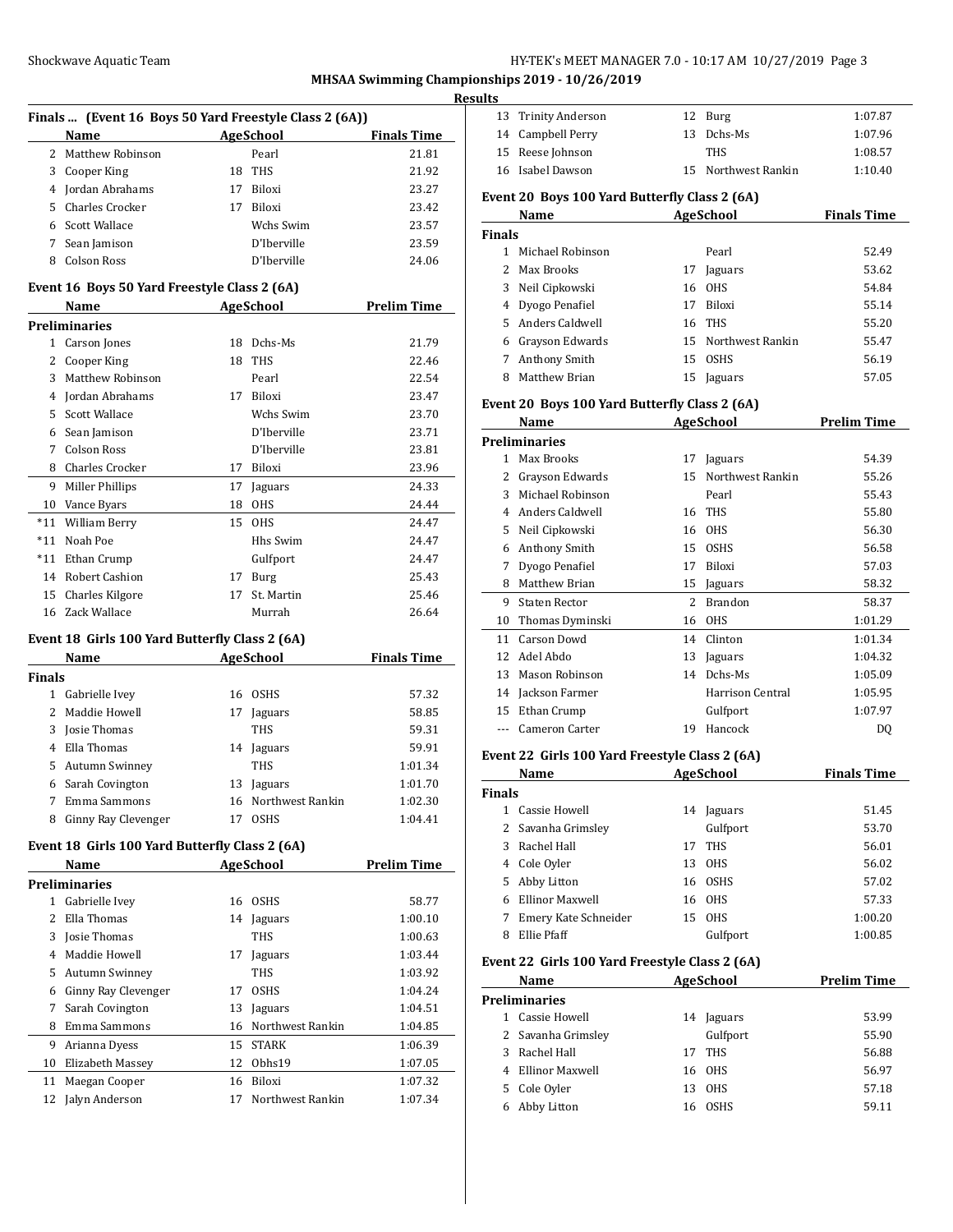#### **Results**

|     | Preliminaries  (Event 22 Girls 100 Yard Freestyle Class 2 (6A)) |                    |             |         |  |
|-----|-----------------------------------------------------------------|--------------------|-------------|---------|--|
|     | <b>Name</b>                                                     | <b>Prelim Time</b> |             |         |  |
| 7   | Ellie Pfaff                                                     |                    | Gulfport    | 59.40   |  |
| 8   | Emery Kate Schneider                                            | 15                 | <b>OHS</b>  | 1:00.05 |  |
| 9   | Cara Setzer                                                     | 16                 | Jaguars     | 1:00.58 |  |
| 10  | Abby Jo Flowers                                                 | 13                 | Jaguars     | 1:01.15 |  |
| 11  | Mary Byars                                                      | 13                 | <b>OHS</b>  | 1:01.18 |  |
|     | 12 Ruth Buskirk                                                 |                    | <b>THS</b>  | 1:01.28 |  |
|     | 13 Gracen Gross                                                 | 15                 | Burg        | 1:01.39 |  |
|     | 14 Kylee Smith                                                  | 13                 | Biloxi      | 1:02.29 |  |
| 15. | Hannah Smith                                                    | 17                 | <b>OSHS</b> | 1:02.92 |  |
| 16  | Cynthia Arenas                                                  |                    | Gulfport    | 1:05.28 |  |

# **Event 24 Boys 100 Yard Freestyle Class 2 (6A)**

|               | Name                  | <b>AgeSchool</b> |              | <b>Finals Time</b> |
|---------------|-----------------------|------------------|--------------|--------------------|
| Finals        |                       |                  |              |                    |
| 1             | Carson Jones          | 18               | Dchs-Ms      | 47.38              |
| $\mathcal{L}$ | Michael Robinson      |                  | Pearl        | 47.49              |
| 3             | Matthew Robinson      |                  | Pearl        | 48.54              |
| 4             | <b>Ben Armstrong</b>  | 16               | Burg         | 49.83              |
| 5             | Cooper King           | 18               | <b>THS</b>   | 50.03              |
| 6             | John Michael Caldwell | 18               | THS          | 50.13              |
|               | Elvin Sabanadzovic    | 15               | <b>STARK</b> | 50.91              |
| 8             | Jordan Abrahams       |                  | Biloxi       | 51.74              |

#### **Event 24 Boys 100 Yard Freestyle Class 2 (6A)**

|    | Name                  |    | <b>AgeSchool</b> | Prelim Time |
|----|-----------------------|----|------------------|-------------|
|    | <b>Preliminaries</b>  |    |                  |             |
| 1  | Carson Jones          | 18 | Dchs-Ms          | 47.87       |
| 2  | <b>Ben Armstrong</b>  | 16 | Burg             | 49.58       |
| 3  | Cooper King           | 18 | <b>THS</b>       | 49.80       |
| 4  | Michael Robinson      |    | Pearl            | 50.69       |
| 5  | John Michael Caldwell | 18 | <b>THS</b>       | 50.73       |
| 6  | Elvin Sabanadzovic    | 15 | <b>STARK</b>     | 51.29       |
| 7  | Jordan Abrahams       | 17 | Biloxi           | 51.46       |
| 8  | Matthew Robinson      |    | Pearl            | 51.58       |
| 9  | Layk Roundtree        | 15 | Biloxi           | 51.91       |
| 10 | Aiden Allen           | 14 | Jaguars          | 52.02       |
| 11 | <b>Colson Ross</b>    |    | D'Iberville      | 52.24       |
| 12 | Sean Jamison          |    | D'Iberville      | 53.60       |
| 13 | Seamus Tully          | 15 | Jaguars          | 53.97       |
| 14 | Scott Wallace         |    | Wchs Swim        | 54.21       |
| 15 | William Berry         | 15 | <b>OHS</b>       | 54.87       |
| 16 | Charles Kilgore       | 17 | St. Martin       | 57.15       |
|    |                       |    |                  |             |

#### **Event 26 Girls 500 Yard Freestyle Class 2 (6A)**

|               | Name              | <b>AgeSchool</b> |              | <b>Finals Time</b> |
|---------------|-------------------|------------------|--------------|--------------------|
| <b>Finals</b> |                   |                  |              |                    |
|               | Ella Gibbs        | 16               | Jaguars      | 5:13.67            |
|               | Ella Thomas       | 14               | Jaguars      | 5:20.07            |
| 3.            | Katy West         |                  | <b>THS</b>   | 5:24.59            |
|               | 4 Ryleigh Johnson | 15.              | Dchs-Ms      | 5:28.00            |
| 5.            | Natalie Cox       |                  | Germantown   | 5:32.34            |
|               | Cate Nobles       | 15               | <b>STARK</b> | 5:38.90            |
|               | Mad Dog Gaia      | 15               | <b>OHS</b>   | 5:43.57            |
| 8             | Lynsey Geray      |                  | Biloxi       | 5:46.12            |

| Event 26 Girls 500 Yard Freestyle Class 2 (6A) |                                               |    |                  |                    |
|------------------------------------------------|-----------------------------------------------|----|------------------|--------------------|
|                                                | Name                                          |    | AgeSchool        | <b>Prelim Time</b> |
|                                                | <b>Preliminaries</b>                          |    |                  |                    |
| $\mathbf{1}$                                   | Ella Thomas                                   | 14 | Jaguars          | 5:22.84            |
| $\overline{\mathcal{L}}$                       | Natalie Cox                                   |    | Germantown       | 5:28.12            |
| 3                                              | Ryleigh Johnson                               | 15 | Dchs-Ms          | 5:29.91            |
| 4                                              | Ella Gibbs                                    | 16 | Jaguars          | 5:30.10            |
| 5                                              | Katy West                                     |    | <b>THS</b>       | 5:35.18            |
| 6                                              | <b>Cate Nobles</b>                            | 15 | <b>STARK</b>     | 5:38.34            |
| 7                                              | Mad Dog Gaia                                  | 15 | <b>OHS</b>       | 5:40.37            |
| 8                                              | Lynsey Geray                                  |    | Biloxi           | 5:41.27            |
| 9                                              | Elizabeth Barton                              | 19 | Jaguars          | 5:41.40            |
| 10                                             | Catherine Passarelli                          | 17 | <b>OSHS</b>      | 5:47.60            |
| 11                                             | Autumn Swinney                                |    | <b>THS</b>       | 5:48.37            |
| 12                                             | Maegan Cooper                                 | 16 | Biloxi           | 5:53.28            |
| 13                                             | Abigail Andrews                               | 13 | <b>Brandon</b>   | 5:53.31            |
| 14                                             | Avery Alexander                               | 13 | Northwest Rankin | 6:00.70            |
| 15                                             | Jessica Amaya                                 |    | Petal            | 6:10.30            |
| 16                                             | Campbell Perry                                | 13 | Dchs-Ms          | 6:14.18            |
|                                                | Event 28 Boys 500 Yard Freestyle Class 2 (6A) |    |                  |                    |
|                                                | Name                                          |    | AgeSchool        | <b>Finals Time</b> |
| <b>Finals</b>                                  |                                               |    |                  |                    |
| $\mathbf{1}$                                   | <b>Blake Peeples</b>                          | 18 | Jaguars          | 4:39.61            |
| $\mathcal{P}$                                  | Carter Dickey                                 |    | 15 Iaguare       | 4.5052             |

|   | <b>Blake Peeples</b> | 18 | Jaguars          | 4:39.61 |
|---|----------------------|----|------------------|---------|
|   | 2 Carter Dickey      | 15 | Jaguars          | 4:50.52 |
| 3 | <b>Austin Willis</b> |    | 16 Dchs-Ms       | 4:55.79 |
|   | 4 Taylor Chapman     | 17 | THS              | 4:56.50 |
|   | Ethan Criddle<br>5.  | 17 | <b>THS</b>       | 5:01.34 |
| 6 | Brooks Johnson       |    | <b>THS</b>       | 5:06.11 |
| 7 | Brandon Geray        |    | Biloxi           | 5:16.60 |
| 8 | Cooper Ware          | 13 | Northwest Rankin | 5:41.25 |
|   |                      |    |                  |         |

#### **Event 28 Boys 500 Yard Freestyle Class 2 (6A)**

|    | Name                  |    | <b>AgeSchool</b> | Prelim Time |  |  |  |
|----|-----------------------|----|------------------|-------------|--|--|--|
|    | Preliminaries         |    |                  |             |  |  |  |
| 1  | <b>Blake Peeples</b>  | 18 | Jaguars          | 4:51.55     |  |  |  |
| 2  | <b>Austin Willis</b>  | 16 | Dchs-Ms          | 4:59.93     |  |  |  |
| 3  | <b>Taylor Chapman</b> | 17 | <b>THS</b>       | 5:02.25     |  |  |  |
| 4  | <b>Carter Dickey</b>  | 15 | Jaguars          | 5:03.32     |  |  |  |
| 5  | Ethan Criddle         | 17 | <b>THS</b>       | 5:03.58     |  |  |  |
| 6  | Brooks Johnson        |    | THS              | 5:05.93     |  |  |  |
| 7  | <b>Brandon Geray</b>  |    | Biloxi           | 5:14.46     |  |  |  |
| 8  | Cooper Ware           | 13 | Northwest Rankin | 5:33.27     |  |  |  |
| 9  | Adel Abdo             | 13 | Jaguars          | 5:33.71     |  |  |  |
| 10 | <b>Bailey Raines</b>  | 16 | <b>OSHS</b>      | 5:38.58     |  |  |  |
| 11 | Justin Clay           | 15 | Burg             | 5:41.83     |  |  |  |
| 12 | Ethan Kimbrough       |    | THS              | 5:48.90     |  |  |  |
| 13 | <b>Matthew Andino</b> | 12 | <b>OSHS</b>      | 5:53.29     |  |  |  |
| 14 | Cody Ano              | 13 | <b>OSHS</b>      | 5:59.03     |  |  |  |
| 15 | Jacob Tulchinsky      | 13 | <b>OHS</b>       | 6:10.03     |  |  |  |

#### **Event 30 Girls 200 Yard Freestyle Relay Class 2 (6A)**

| Team      | Relav | <b>Finals Time</b> |  |
|-----------|-------|--------------------|--|
| Finals    |       |                    |  |
| 1 Jaguars | А     | 1:41.33            |  |
| OHS<br>2  | A     | 1:44.83            |  |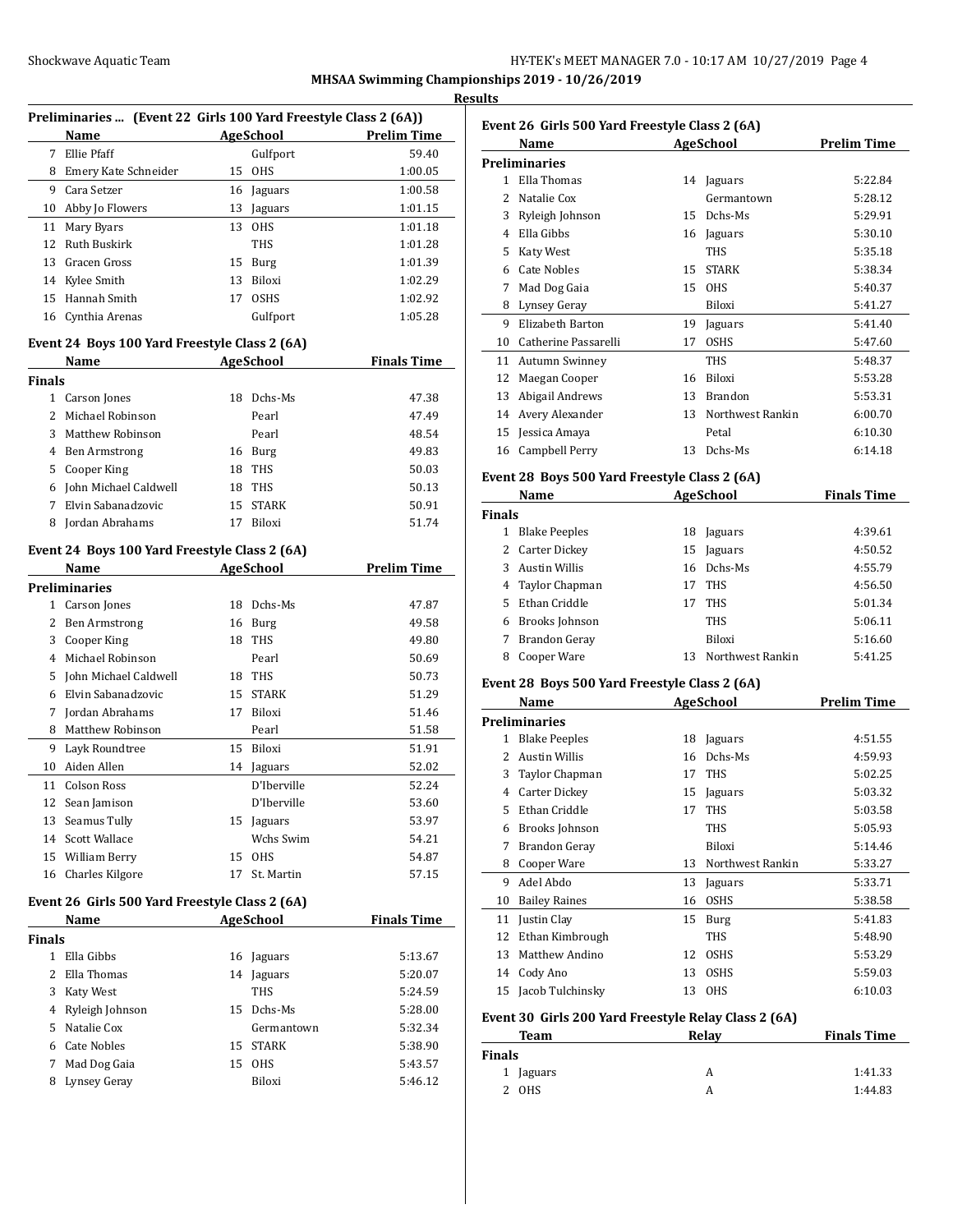|               |                      | Finals  (Event 30 Girls 200 Yard Freestyle Relay Class 2 (6A)) |                    |
|---------------|----------------------|----------------------------------------------------------------|--------------------|
|               | Team                 | Relay                                                          | <b>Finals Time</b> |
| 3             | Germantown           | A                                                              | 1:46.35            |
|               | 4 THS                | A                                                              | 1:47.56            |
|               | 5 Burg               | A                                                              | 1:49.97            |
|               | 6 Biloxi             | A                                                              | 1:50.31            |
| 7             | <b>STARK</b>         | A                                                              | 1:51.77            |
|               | 8 OSHS               | A                                                              | 1:52.86            |
|               |                      | Event 30 Girls 200 Yard Freestyle Relay Class 2 (6A)           |                    |
|               | Team                 | <b>Relay</b>                                                   | <b>Prelim Time</b> |
|               | <b>Preliminaries</b> |                                                                |                    |
|               | 1 Jaguars            | A                                                              | 1:44.93            |
|               | 2 OHS                | A                                                              | 1:46.88            |
|               | 3 Germantown         | A                                                              | 1:48.09            |
|               | 4 THS                | A                                                              | 1:48.66            |
|               | 5 OSHS               | A                                                              | 1:49.70            |
|               | 6 Biloxi             | A                                                              | 1:50.64            |
|               | 7 Burg               | A                                                              | 1:51.25            |
|               | 8 STARK              | A                                                              | 1:52.15            |
|               | 9 Brandon            | A                                                              | 1:54.92            |
|               | 10 Northwest Rankin  | A                                                              | 1:55.74            |
|               | 11 Gulfport          | A                                                              | 1:58.69            |
|               | 12 OGHS              | A                                                              | 2:00.77            |
|               | 13 Harrison Central  | A                                                              | 2:04.80            |
|               | 14 Hhs Swim          | A                                                              | 2:05.26            |
|               | 15 St. Martin        | A                                                              | 2:08.50            |
|               | --- Clinton          | A                                                              | DQ                 |
|               |                      |                                                                |                    |
|               |                      | Event 32 Boys 200 Yard Freestyle Relay Class 2 (6A)            |                    |
|               | Team                 | <b>Relay</b>                                                   | <b>Finals Time</b> |
| <b>Finals</b> |                      |                                                                |                    |
|               | 1 THS                | A                                                              | 1:31.15            |
|               | 2 OHS                | A                                                              | 1:31.60            |
|               | 3 Jaguars            | A                                                              | 1:32.04            |
|               | 4 Dchs-Ms            | A                                                              | 1:35.92            |
| 5.            | D'Iberville          | A                                                              | 1:37.88            |
| 6             | <b>STARK</b>         | A                                                              | 1:39.80            |
| 7             | Wchs Swim            | А                                                              | 1:42.31            |
| 8             | Clinton              | A                                                              | 1:42.99            |
|               |                      | Event 32 Boys 200 Yard Freestyle Relay Class 2 (6A)            |                    |
|               | <b>Team</b>          | <b>Relay</b>                                                   | <b>Prelim Time</b> |
|               | <b>Preliminaries</b> |                                                                |                    |
| $\mathbf{1}$  | THS                  | A                                                              | 1:32.07            |
| 2             | <b>OHS</b>           | А                                                              | 1:33.56            |
| 3             | Jaguars              | А                                                              | 1:36.02            |
|               | 4 Dchs-Ms            | А                                                              | 1:36.67            |
|               | 5 D'Iberville        | А                                                              | 1:37.61            |
|               | 6 STARK              | A                                                              | 1:40.06            |
| 7             | Clinton              | A                                                              | 1:42.46            |
| 8             | Wchs Swim            | A                                                              | 1:43.19            |
| 9             | Gulfport             | A                                                              | 1:44.16            |
| 10            | Hhs Swim             | A                                                              | 1:44.18            |
|               | 11 St. Martin        | A                                                              | 1:44.75            |
| 12            | Germantown           | A                                                              | 1:45.88            |
| 13            | <b>OGHS</b>          | А                                                              | 1:47.53            |
|               |                      |                                                                |                    |
|               |                      |                                                                |                    |

|               | 14 WHHS                                         |    | A                     | 1:48.78                                                                                      |
|---------------|-------------------------------------------------|----|-----------------------|----------------------------------------------------------------------------------------------|
|               | 15 OSHS                                         |    | A                     | 1:53.95                                                                                      |
|               | Event 34 Girls 100 Yard Backstroke Class 2 (6A) |    |                       |                                                                                              |
|               | Name                                            |    | AgeSchool Finals Time |                                                                                              |
| Finals        |                                                 |    |                       |                                                                                              |
|               | 1 Cassie Howell                                 |    | 14 Jaguars            | 54.87                                                                                        |
|               | 2 Kimberly McCaffrey                            |    | 15 Jaguars            | 59.89                                                                                        |
|               | 3 Katy West                                     |    | <b>THS</b>            | 1:02.01                                                                                      |
|               | 4 Rachel Hall                                   |    | 17 THS                | 1:02.68                                                                                      |
|               | 5 Sarah Covington                               |    | 13 Jaguars            | 1:03.05                                                                                      |
|               | 6 Elizabeth Massey                              |    | 12 Obhs19             | 1:03.33                                                                                      |
|               | 7 Abby Litton                                   |    | 16 OSHS               | 1:03.36                                                                                      |
|               | 8 Jalyn Anderson                                |    | 17 Northwest Rankin   | 1:03.58                                                                                      |
|               |                                                 |    |                       |                                                                                              |
|               | Event 34 Girls 100 Yard Backstroke Class 2 (6A) |    |                       |                                                                                              |
|               | Name                                            |    | AgeSchool 2008        | <b>Prelim Time</b>                                                                           |
|               | <b>Preliminaries</b>                            |    |                       |                                                                                              |
|               | 1 Cassie Howell                                 |    | 14 Jaguars            | 59.36                                                                                        |
|               | 2 Kimberly McCaffrey                            |    | 15 Jaguars            | 1:01.44                                                                                      |
|               | 3 Rachel Hall                                   |    | 17 THS                | 1:03.34                                                                                      |
|               | 4 Abby Litton                                   |    | 16 OSHS               | 1:04.45                                                                                      |
|               | 5 Katy West                                     |    | <b>THS</b>            | 1:04.57                                                                                      |
|               | 6 Jalyn Anderson                                |    | 17 Northwest Rankin   | 1:04.93                                                                                      |
|               | 7 Elizabeth Massey                              |    | 12 Obhs19             | 1:05.22                                                                                      |
|               | 8 Sarah Covington                               |    | 13 Jaguars            | 1:06.01                                                                                      |
|               | 9 Ansley Pecoul                                 |    | Gulfport              | 1:06.94                                                                                      |
|               | 10 Hannah Harper                                |    | 15 OHS                | 1:07.23                                                                                      |
|               | 11 Hannah Stempkovski                           |    | Germantown            | 1:07.63                                                                                      |
|               | 12 Gracen Gross                                 |    | 15 Burg               | 1:09.23                                                                                      |
|               | 13 Fancier Shi                                  |    | 13 Jaguars            | 1:09.52                                                                                      |
|               | 14 Alaina Seal                                  |    | Biloxi                | 1:10.13                                                                                      |
|               | 15 Kristi White                                 |    | 17 St. Martin         | 1:10.27                                                                                      |
|               |                                                 |    | 17 OSHS               | 1:11.79                                                                                      |
|               | 16 Hannah Smith                                 |    |                       |                                                                                              |
|               | Event 36 Boys 100 Yard Backstroke Class 2 (6A)  |    |                       |                                                                                              |
|               | Name                                            |    | AgeSchool             |                                                                                              |
| <b>Finals</b> |                                                 |    |                       |                                                                                              |
|               | 1 Christian Simpson                             |    | 15 THS                |                                                                                              |
|               | 2 Jeremy Koch                                   |    | 16 OSHS               |                                                                                              |
|               | 3 John Michael Caldwell                         | 18 | THS                   |                                                                                              |
|               | 4 Charles Byars                                 |    | 15 OHS                |                                                                                              |
|               | 5 Anders Caldwell                               |    | 16 THS                |                                                                                              |
|               | 6 Max Brooks                                    |    | 17 Jaguars            |                                                                                              |
|               | 7 Aiden Allen                                   |    | 14 Jaguars            |                                                                                              |
|               | 8 Dyogo Penafiel                                | 17 | Biloxi                | <b>Finals Time</b><br>52.49<br>53.33<br>55.37<br>56.59<br>56.78<br>57.13<br>59.13<br>1:01.22 |
|               | Event 36 Boys 100 Yard Backstroke Class 2 (6A)  |    |                       |                                                                                              |
|               | Name                                            |    | <b>AgeSchool</b>      | <b>Prelim Time</b>                                                                           |
|               | <b>Preliminaries</b>                            |    |                       |                                                                                              |
|               | 1 Christian Simpson                             | 15 | THS                   |                                                                                              |
|               | 2 Jeremy Koch                                   |    | 16 OSHS               |                                                                                              |
|               | 3 Charles Byars                                 |    | 15 OHS                |                                                                                              |
|               | 4 Max Brooks                                    |    | 17 Jaguars            |                                                                                              |
|               | 5 Anders Caldwell                               |    | 16 THS                |                                                                                              |
|               | 6 John Michael Caldwell                         |    | 18 THS                | 53.57<br>56.67<br>56.90<br>57.37<br>57.90<br>59.12                                           |
|               | 7 Aiden Allen                                   | 14 | Jaguars               | 59.17                                                                                        |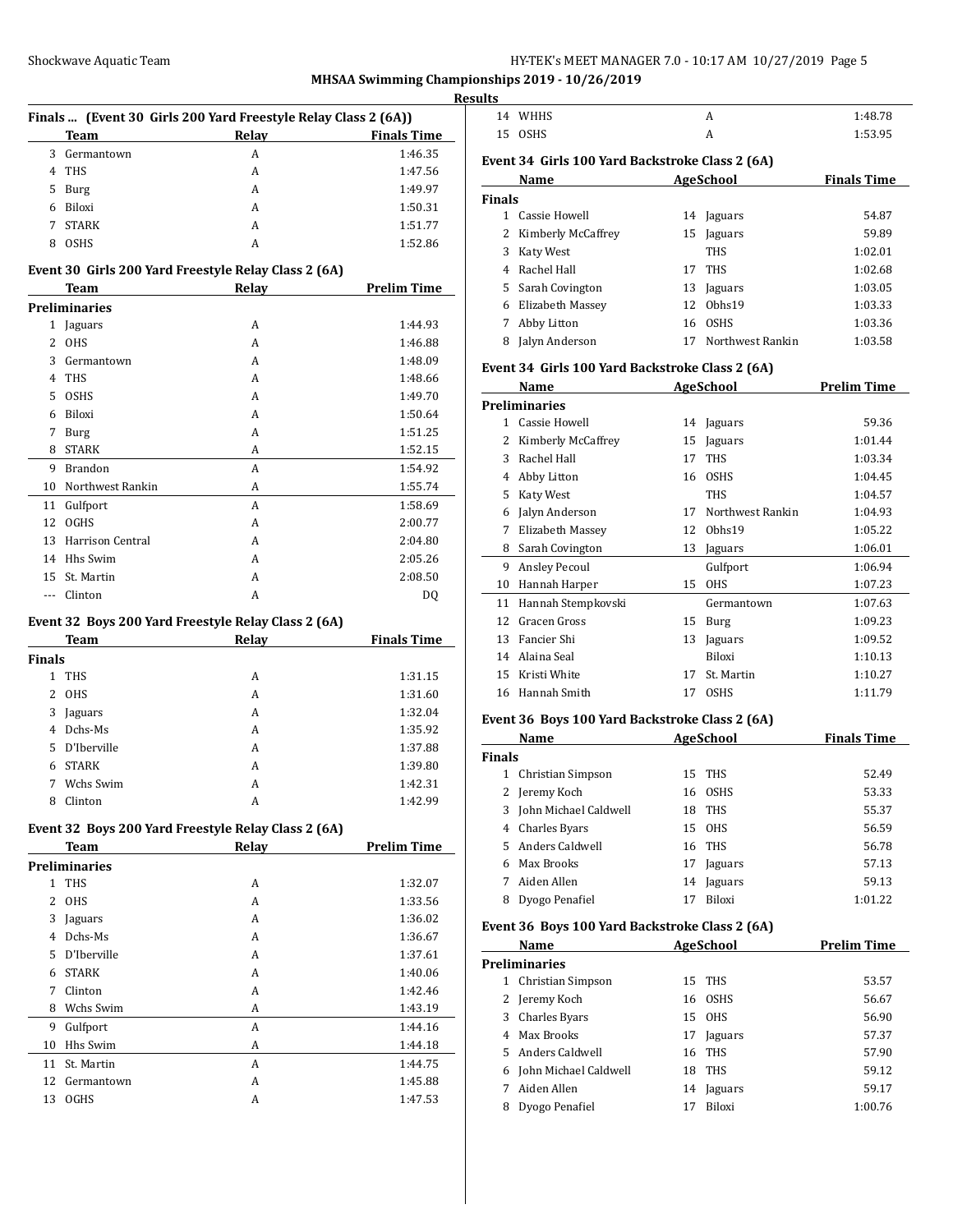**MHSAA Swimming Championships 2019 - 10/26/2019 Results**

 $\overline{a}$ 

| Preliminaries  (Event 36 Boys 100 Yard Backstroke Class 2 (6A)) |                                                   |    |                     |                    |  |
|-----------------------------------------------------------------|---------------------------------------------------|----|---------------------|--------------------|--|
|                                                                 | Name                                              |    | <b>AgeSchool</b>    |                    |  |
| 9                                                               | <b>Austin Willis</b>                              |    | 16 Dchs-Ms          | 1:01.20            |  |
| 10                                                              | Seamus Tully                                      | 15 | Jaguars             | 1:02.98            |  |
| 11                                                              | Walker Jones                                      |    | 13 Obhs19           | 1:06.37            |  |
| 12                                                              | Robert Cashion                                    |    | 17 Burg             | 1:07.08            |  |
|                                                                 | 13 Lucas AlvearezFranco                           |    | 16 St. Martin       | 1:07.57            |  |
| 14                                                              | Johnathan Pack                                    |    | <b>OGHS</b>         | 1:08.87            |  |
| 15                                                              | Caden Lambert                                     |    | Gulfport            | 1:09.22            |  |
| 16                                                              | Aiden Hansen                                      | 17 | Biloxi              | 1:10.97            |  |
|                                                                 | Event 38 Girls 100 Yard Breaststroke Class 2 (6A) |    |                     |                    |  |
|                                                                 | Name                                              |    | <b>AgeSchool</b>    | <b>Finals Time</b> |  |
| Finals                                                          |                                                   |    |                     |                    |  |
| 1                                                               | Megan Stempkovski                                 |    | Germantown          | 1:07.92            |  |
| 2                                                               | Savanha Grimsley                                  |    | Gulfport            | 1:09.41            |  |
| 3                                                               | Ashlyn Minga                                      |    | <b>OGHS</b>         | 1:10.52            |  |
|                                                                 | 4 Lindsey Patrick                                 |    | 16 Brandon          | 1:11.14            |  |
|                                                                 | 5 Rania Abdo                                      |    | 17 Jaguars          | 1:11.60            |  |
|                                                                 | 6 Mary Lawson Lesley                              |    | THS                 | 1:12.37            |  |
| 7                                                               | Mad Dog Gaia                                      |    | 15 OHS              | 1:12.84            |  |
| 8                                                               | Becca Wood                                        |    | 16 Jaguars          | 1:14.04            |  |
|                                                                 | Event 38 Girls 100 Yard Breaststroke Class 2 (6A) |    |                     |                    |  |
|                                                                 | Name                                              |    | AgeSchool           | <b>Prelim Time</b> |  |
|                                                                 | Preliminaries                                     |    |                     |                    |  |
| 1                                                               | Megan Stempkovski                                 |    | Germantown          | 1:08.09            |  |
| 2                                                               | <b>Lindsey Patrick</b>                            |    | 16 Brandon          | 1:10.28            |  |
| 3                                                               | Ashlyn Minga                                      |    | <b>OGHS</b>         | 1:12.58            |  |
| 4                                                               | Mad Dog Gaia                                      |    | 15 OHS              | 1:12.76            |  |
| 5                                                               | Rania Abdo                                        |    | 17 Jaguars          | 1:12.77            |  |
| 6                                                               | Mary Lawson Lesley                                |    | THS                 | 1:12.82            |  |
| 7                                                               | Savanha Grimsley                                  |    | Gulfport            | 1:12.91            |  |
| 8                                                               | Becca Wood                                        | 16 | Jaguars             | 1:13.78            |  |
| 9                                                               | Parker Reily                                      | 14 | Jaguars             | 1:14.88            |  |
| 10                                                              | Ellie Pfaff                                       |    | Gulfport            | 1:15.41            |  |
| 11                                                              | Katelyn McCoy                                     |    | THS                 | 1:17.74            |  |
| 12                                                              | Kylee Smith                                       |    | 13 Biloxi           | 1:18.38            |  |
| 13                                                              | Davis Dear                                        |    | 17 Jaguars          | 1:18.92            |  |
|                                                                 | 14 Lenyd Ramos-Caro                               |    | 16 OSHS             | 1:19.09            |  |
|                                                                 | 15 Laney Do                                       |    | 12 Northwest Rankin | 1:20.52            |  |
|                                                                 | Event 40 Boys 100 Yard Breaststroke Class 2 (6A)  |    |                     |                    |  |
|                                                                 | Name                                              |    | <b>AgeSchool</b>    | <b>Finals Time</b> |  |
| Finals                                                          |                                                   |    |                     |                    |  |
| $\mathbf{1}$                                                    | <b>Tucker Potts</b>                               |    | 16 Burg             | 59.34              |  |
| 2                                                               | <b>Connor Diamond</b>                             | 15 | St. Martin          | 1:00.66            |  |
| 3                                                               | Ander Pearce McDade                               |    | 17 THS              | 1:00.99            |  |
|                                                                 | 4 Ben Armstrong                                   |    | 16 Burg             | 1:02.66            |  |
|                                                                 | 5 Charles Crocker                                 |    | 17 Biloxi           | 1:02.80            |  |
|                                                                 | 6 Will Carrington                                 |    | 17 OHS              | 1:04.14            |  |
| 7                                                               | Tristan Welch                                     | 17 | Jaguars             | 1:04.69            |  |
| 8                                                               | Colin Kennedy                                     | 15 | <b>STARK</b>        | 1:05.17            |  |
|                                                                 |                                                   |    |                     |                    |  |

| Event 40 Boys 100 Yard Breaststroke Class 2 (6A) |                        |    |                  |                    |  |
|--------------------------------------------------|------------------------|----|------------------|--------------------|--|
|                                                  | Name                   |    | AgeSchool        | <b>Prelim Time</b> |  |
|                                                  | Preliminaries          |    |                  |                    |  |
| 1                                                | <b>Tucker Potts</b>    | 16 | Burg             | 1:00.39            |  |
| 2                                                | Ander Pearce McDade    | 17 | <b>THS</b>       | 1:02.63            |  |
| 3                                                | Ben Armstrong          | 16 | Burg             | 1:03.33            |  |
| 4                                                | Connor Diamond         | 15 | St. Martin       | 1:04.02            |  |
| 5                                                | <b>Will Carrington</b> | 17 | <b>OHS</b>       | 1:04.43            |  |
| 6                                                | Charles Crocker        | 17 | <b>Biloxi</b>    | 1:05.22            |  |
| 7                                                | Colin Kennedy          | 15 | <b>STARK</b>     | 1:05.35            |  |
| 8                                                | Tristan Welch          | 17 | Jaguars          | 1:06.58            |  |
| 9                                                | Jude White             | 18 | <b>OSHS</b>      | 1:06.76            |  |
| 10                                               | Aaron Nguyen           | 15 | Dchs-Ms          | 1:06.94            |  |
| 11                                               | Grayson Edwards        | 15 | Northwest Rankin | 1:07.58            |  |
| 12                                               | Caden Wheat            | 15 | <b>STARK</b>     | 1:08.66            |  |
| 13                                               | Colin Guan             | 12 | Clinton          | 1:10.47            |  |
| 14                                               | Cameron Knudson        |    | Germantown       | 1:11.18            |  |
| 15                                               | Sullivan Knight        | 17 | <b>Brandon</b>   | 1:11.67            |  |
| 16                                               | Cameron Carter         | 19 | Hancock          | 1:13.53            |  |
|                                                  |                        |    |                  |                    |  |

#### **Event 42 Girls 400 Yard Freestyle Relay Class 2 (6A)**

|   | Team               | Relay | <b>Finals Time</b> |  |  |  |  |
|---|--------------------|-------|--------------------|--|--|--|--|
|   | <b>Finals</b>      |       |                    |  |  |  |  |
| 1 | Jaguars            | A     | 3:36.82            |  |  |  |  |
| 2 | <b>OHS</b>         | A     | 3:44.71            |  |  |  |  |
| 3 | <b>THS</b>         | A     | 3:46.66            |  |  |  |  |
| 4 | <b>OSHS</b>        | A     | 3:52.45            |  |  |  |  |
|   | 5 Northwest Rankin | A     | 3:55.05            |  |  |  |  |
| 6 | Biloxi             | A     | 4:00.78            |  |  |  |  |
| 7 | <b>STARK</b>       | A     | 4:02.96            |  |  |  |  |
| 8 | Burg               | A     | 4:11.76            |  |  |  |  |

#### **Event 42 Girls 400 Yard Freestyle Relay Class 2 (6A)**

|    | <b>Team</b>      | Relay | <b>Prelim Time</b> |
|----|------------------|-------|--------------------|
|    | Preliminaries    |       |                    |
| 1  | Jaguars          | A     | 3:45.95            |
| 2  | <b>OHS</b>       | A     | 3:51.69            |
| 3  | <b>THS</b>       | A     | 3:51.86            |
| 4  | Northwest Rankin | A     | 3:55.79            |
| 5. | <b>OSHS</b>      | A     | 4:02.39            |
| 6  | <b>STARK</b>     | A     | 4:06.22            |
| 7  | <b>Biloxi</b>    | A     | 4:06.76            |
| 8  | Burg             | A     | 4:11.54            |
| 9  | Gulfport         | A     | 4:14.20            |

#### **Event 44 Boys 400 Yard Freestyle Relay Class 2 (6A)**

|   | Team             | Relay | <b>Finals Time</b> |  |  |  |  |
|---|------------------|-------|--------------------|--|--|--|--|
|   | <b>Finals</b>    |       |                    |  |  |  |  |
| 1 | <b>THS</b>       | A     | 3:17.86            |  |  |  |  |
| 2 | Jaguars          | A     | 3:20.54            |  |  |  |  |
| 3 | Biloxi           | A     | 3:22.50            |  |  |  |  |
| 4 | <b>OSHS</b>      | A     | 3:31.16            |  |  |  |  |
| 5 | Burg             | A     | 3:33.30            |  |  |  |  |
| 6 | <b>STARK</b>     | A     | 3:37.43            |  |  |  |  |
| 7 | Northwest Rankin | A     | 3:48.61            |  |  |  |  |
| 8 | Wchs Swim        | A     | 3:49.87            |  |  |  |  |